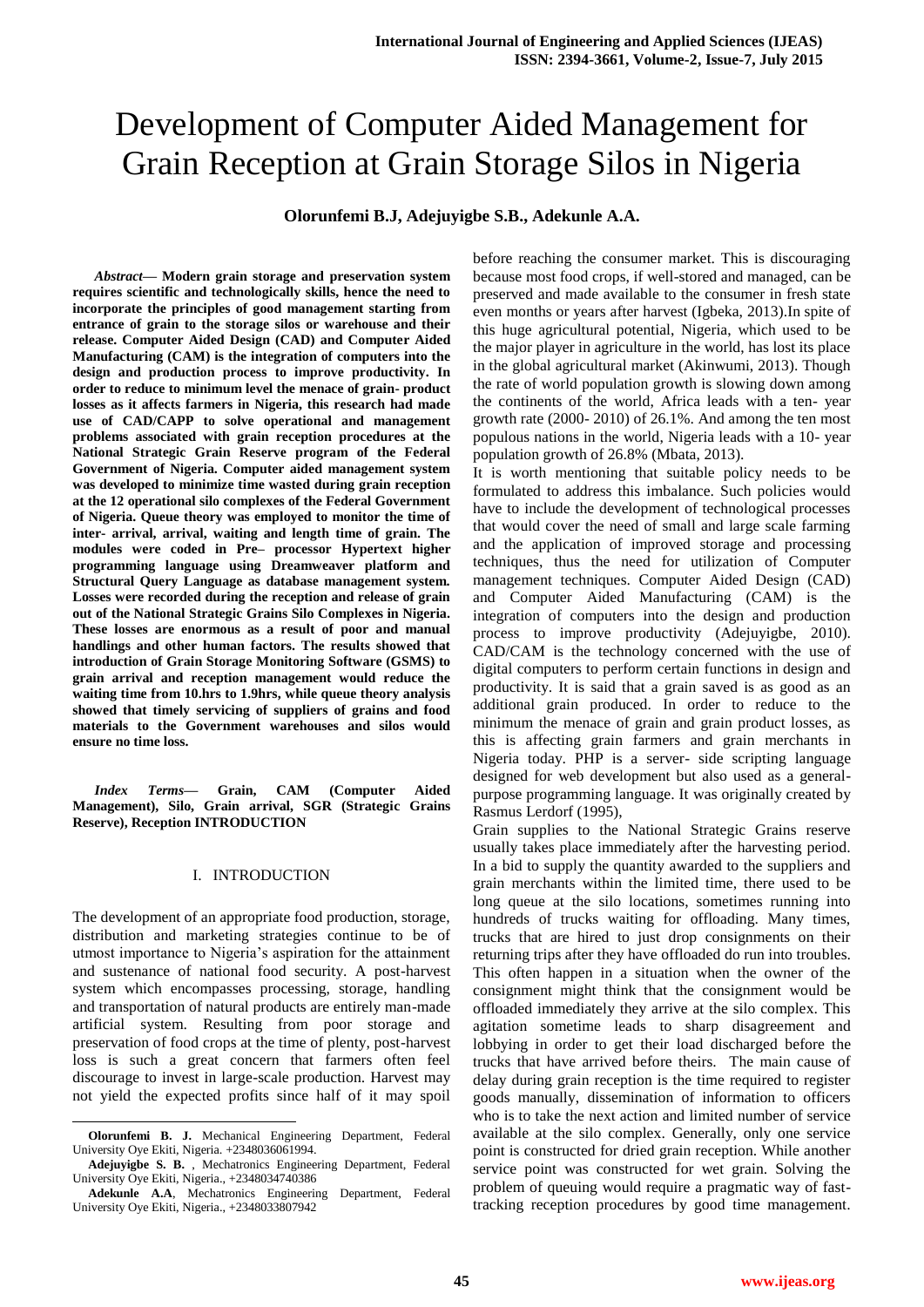Computer aided grain reception is another laudable way to capture all activities involve at the goods arrival stage of grain storage. The application is used with the aid of computer networking and sometimes internet service to enhance proper connection between different branches of the silo locations and all users. The predominance and importance of grains in Nigeria in terms of seasonal production, production potential and consumption demands make storage an imperative task for all (FAO 2005).

#### II. METHODOLOGY

Programming the computer to handle a design work involves the development of a set of instructions (program) in line with the design procedures, coding the instruction set with a high level programming language and using a compiler, which serves as an interface between the computer and user, to enable user supply various inputs or parameters of the design. The compiler translates the written program (high – level language) to a machine – readable program (low – level language) (Adekunle *et al* 2012*)*.

Available data generated during the previous grain reception at the National Strategic Grain Silo complex, Akure, Ondo State Nigeria were collected for analysis using query theorem. Table 1 presented the grain arrival data It revealed the date of loading, arrival date, time of arrival, offloading date and time, waiting time, service time, and inter- arrival time. These data were obtained before the introduction of computer aided management to facilitate quick operations.

Notations for the equations (eqn. 1- 5) used for the analysis are summarized as follows**:**

| $n =$                                          | number of customers in the system                                                  |  |  |  |  |  |  |  |
|------------------------------------------------|------------------------------------------------------------------------------------|--|--|--|--|--|--|--|
|                                                | (waiting line + service facility) at line $t\lambda$                               |  |  |  |  |  |  |  |
| $\lambda =$                                    | mean arrival rate (number of arrival per                                           |  |  |  |  |  |  |  |
|                                                | unit of line)                                                                      |  |  |  |  |  |  |  |
| $\mu =$                                        | Mean service rate per busy server (number<br>of customers served per unit of time) |  |  |  |  |  |  |  |
|                                                |                                                                                    |  |  |  |  |  |  |  |
| $\begin{aligned} L_q = \\ L_s = \end{aligned}$ | expected (average) number of customers                                             |  |  |  |  |  |  |  |
|                                                | in the queue.                                                                      |  |  |  |  |  |  |  |
|                                                | expected number of customers in the                                                |  |  |  |  |  |  |  |
|                                                | system (waiting + being served)                                                    |  |  |  |  |  |  |  |
| $W_q=$                                         | expected waiting time per customers in the                                         |  |  |  |  |  |  |  |
|                                                | queue (expected time a customer keeps                                              |  |  |  |  |  |  |  |
|                                                | waiting in line.                                                                   |  |  |  |  |  |  |  |
| $W_s =$                                        | expected time a customer's spend on the                                            |  |  |  |  |  |  |  |
|                                                | system (in waiting $+$ being serve).                                               |  |  |  |  |  |  |  |
| $L_n =$                                        | expected number of customers waiting in                                            |  |  |  |  |  |  |  |
|                                                | line excluding those times when the line is                                        |  |  |  |  |  |  |  |
|                                                | empty i.e. expected number in non-empty                                            |  |  |  |  |  |  |  |
|                                                | queue (expected number of customers in a                                           |  |  |  |  |  |  |  |
|                                                | queue that is formed from time to time).                                           |  |  |  |  |  |  |  |
| $W_n =$                                        | expected time a customer wait in line if he                                        |  |  |  |  |  |  |  |
|                                                | has to wait at all i.e. expected time in the                                       |  |  |  |  |  |  |  |
|                                                | queue for non-empty queue.                                                         |  |  |  |  |  |  |  |
|                                                |                                                                                    |  |  |  |  |  |  |  |

*A. Analysis of goods arrival before the introduction of computer software for grain management:*

Expected time per unit in the system i.e. expected time in a unit spends in the system

$$
W_s = \frac{Expected \ number \ of \ unit \ in \ the \ system}{Arrival \ rate}
$$

$$
= \frac{L_s}{\lambda} = \frac{\lambda}{(\mu - \lambda)\lambda} = \frac{1}{(\mu - \lambda)}\tag{1}
$$

The mean arrival rate  $(\lambda)$  for data collected before the introduction of Computer software was 2.05. Mean service time ( $\mu$ ) = 1.95

Expected numbers of units in the queue Lq,

$$
L_q = \left(\frac{\mu - \mu + \lambda}{\mu(\mu - \lambda)}\right) = \frac{\lambda}{\mu} \cdot \frac{\lambda}{\mu - \lambda}
$$
  
\n
$$
L_q = 2.05 \times \frac{2.05}{0.19} = 21.54
$$
 (2)

Average length of non-empty queue  $L_n$ , for a non-empty queue, should be at least 2 (one being served and the other in the queue).

$$
L_{n} = \frac{Average \ length \ of \ queue}{prob \ of \ non-empty \ queue} = \frac{\frac{\lambda}{\mu} \frac{\lambda}{\mu - \lambda}}{\left(\frac{\lambda}{\mu}\right)^{2}} = \frac{\mu}{\mu - \lambda}
$$

$$
= 19.5 \tag{3}
$$

Hence, Average waiting time in non-empty queue (expected waiting time per busy period)

$$
W_n = \frac{1}{\mu - \lambda} = 10 \text{hrs}
$$
 (4)

Expected waiting time per unit in the queue:

$$
W_q = \text{Expected time in system-time in service}
$$
  
\n
$$
W_q = W_s - \frac{1}{\mu} - \frac{1}{\mu} = \frac{\lambda}{\mu} \cdot \frac{1}{\mu - \lambda}
$$
 (5)

2.05  $/1.95(0.1) = 10.75$ hrs

*B. Analysis of goods arrival after the introduction of computer software for grain management*

Following the queue formula used above, Mean arrival time  $= 0.39$ Mean service time  $= 0.918$  $L<sub>q</sub> = 0.3138$ Waiting time  $= 1.9$ hrs Average length of queue  $= 1.772$ hrs

When the demand for a service/facility exceeds the supply, queues are formed. Likewise queues are formed when the number of customer is greater than the number of severs or service facilities. A customer gets an immediate service if the number of customers is less or equal to the servers. Queue occurs everywhere imaginable; loading points, intransit, packing, sampling for laboratory analysis, weighing, offloading and computation of reception documents. But for the purpose of this work, queue occurs at different storage locations which increase the waiting time of suppliers.

The flow chart that the grain arrival was shown in Fig.1. It was observed that both arrival and service rate are independent of the number of customers in the waiting line. Also the arrival rate  $\lambda$ used to be less than the service rate µ.The flow chart that shows the various stages that the grain consignment would go through at the reception is shown below. It starts with the decision to supply the grain at the point of loading truck with grain to the stage where the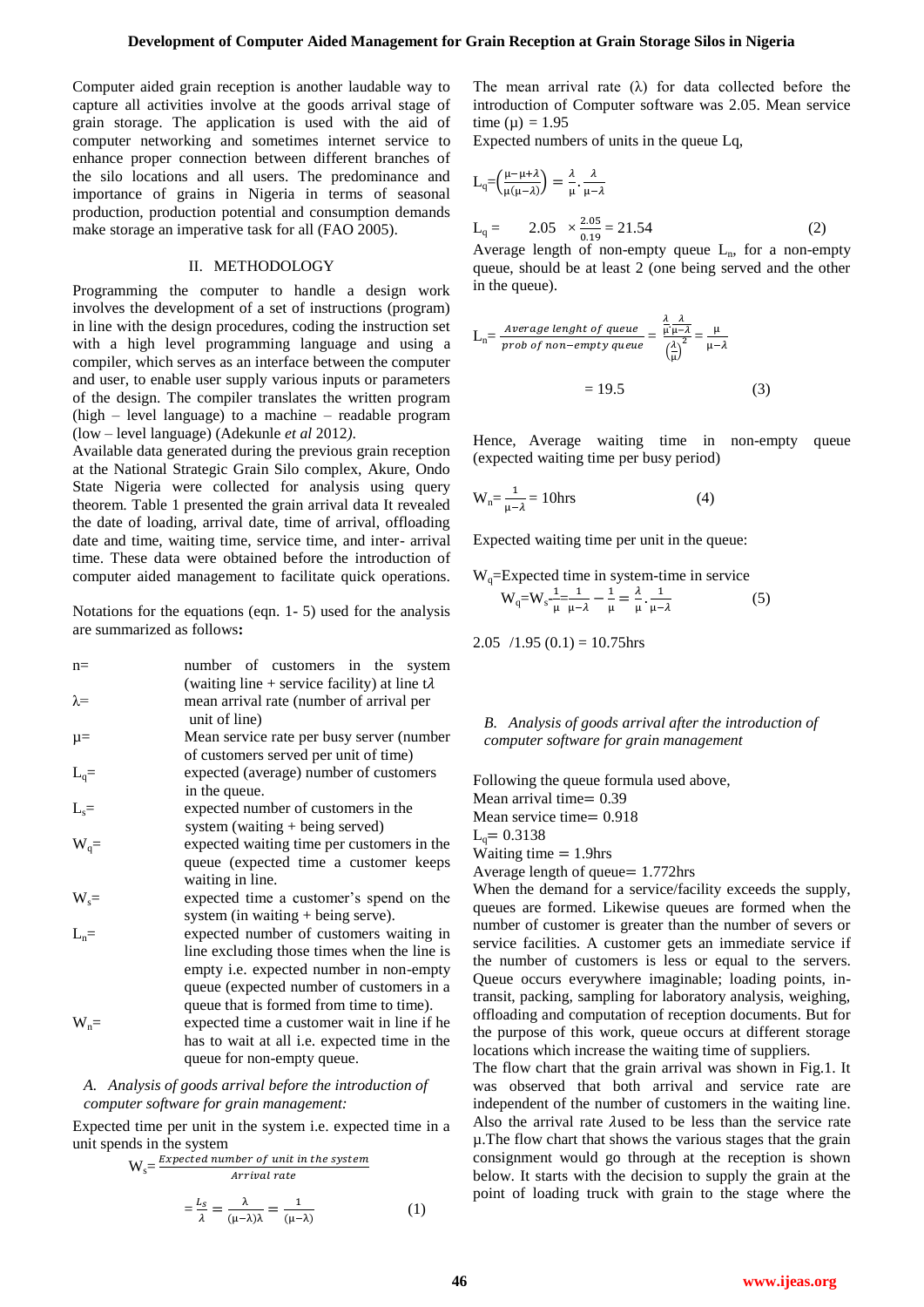.

consignment would be certified by necessary officials at the point of delivery.

## III. RESULTS AND DISCUSSION

Analysis of goods arrival after the introduction of computer software for grain reception (Table 2) showed that: Mean arrival time was 0.39, Mean service time was 0.918, Waiting time was 1.9hr and Average length of queue was 1.772 and the Expected number of unit in the queue was 0.3138 per hour (20minutes). Data of goods arrivals at the Akure silo complex, Ondo State for twenty trucks with grains were obtained for the analyses of the arrival time, waiting time, service time and inter-arrival time. The values obtained were used for the calculation of: Expected time per unit in the system, Average length of non-empty queue and expected waiting time per unit in the queue. The same activities were carried out when the computer software installed was used for the recording of registration and other procedures during grain reception exercise. The results showed that the waiting time was reduced from 10 hours to 1.9 hrs.

A computer system is required to be provided at the reception office, and another one at the manager's office, as well as the store office. All of them are to be connected together through networking. Unit (these are suppliers contracted to supply grain to each silo location) enters the station from an input source or Calling population (list of all beneficiaries to supply grain). The members of the calling population arrive at the service facility (silo location) for service (reception of grain). These calling units produce the demand for service. Whenever the service facility is not available for service, the calling unit forms a queue. Members of the queue are serviced according to the prescribed rules of a queue discipline or service is performed by service mechanism or service facility and finally, service unit leaves the system:

- (1) Input process: i.e. how unit joins the queue could be by regular arrival, purely random arrival or general Independence arrival.
- (2) Queuing Discipline: how units are selected for service could be any of the followings: First come, first serve (FIFO was adopted). Other alternative methods are; First come, last serve, priority service and erratic service.
- (3) Service Mechanism: here we consider: capacity of the system i.e. number of the server available, length of the service with respect to time, and service availability, that is server is always on seat or not on seat (servers on seat means complete service availability whereas servers not on seat means incomplete service availability).

## **Development of computer aided management system**

Software was developed using PHP high language programming. It has three sections; the graphical user interface which the users could interact with was developed using Dreamweaver 8, the coding section was developed using PHP codes, and the database was generated using MySQL. The data were coded in Pre – processor Hypertext higher programming language using Dreamweaver platform and Structural Query language as database management system.



Fig. 1: The Landing Page. Fig. 1 is the users' friendly landing interface for the grain arrival.



**Fig. 2: System Login Page**

This interface is the log in page where the user enters his name and password. The administrative page contains the following links: Laboratory Analysis, Admin Area, and Logout.



**Fig. 3: Good Registration Login Page**

The goods registration login page contains the following links: Add Goods, Change Password, and Logout. This is where all the users log in with their assigned user's name and password.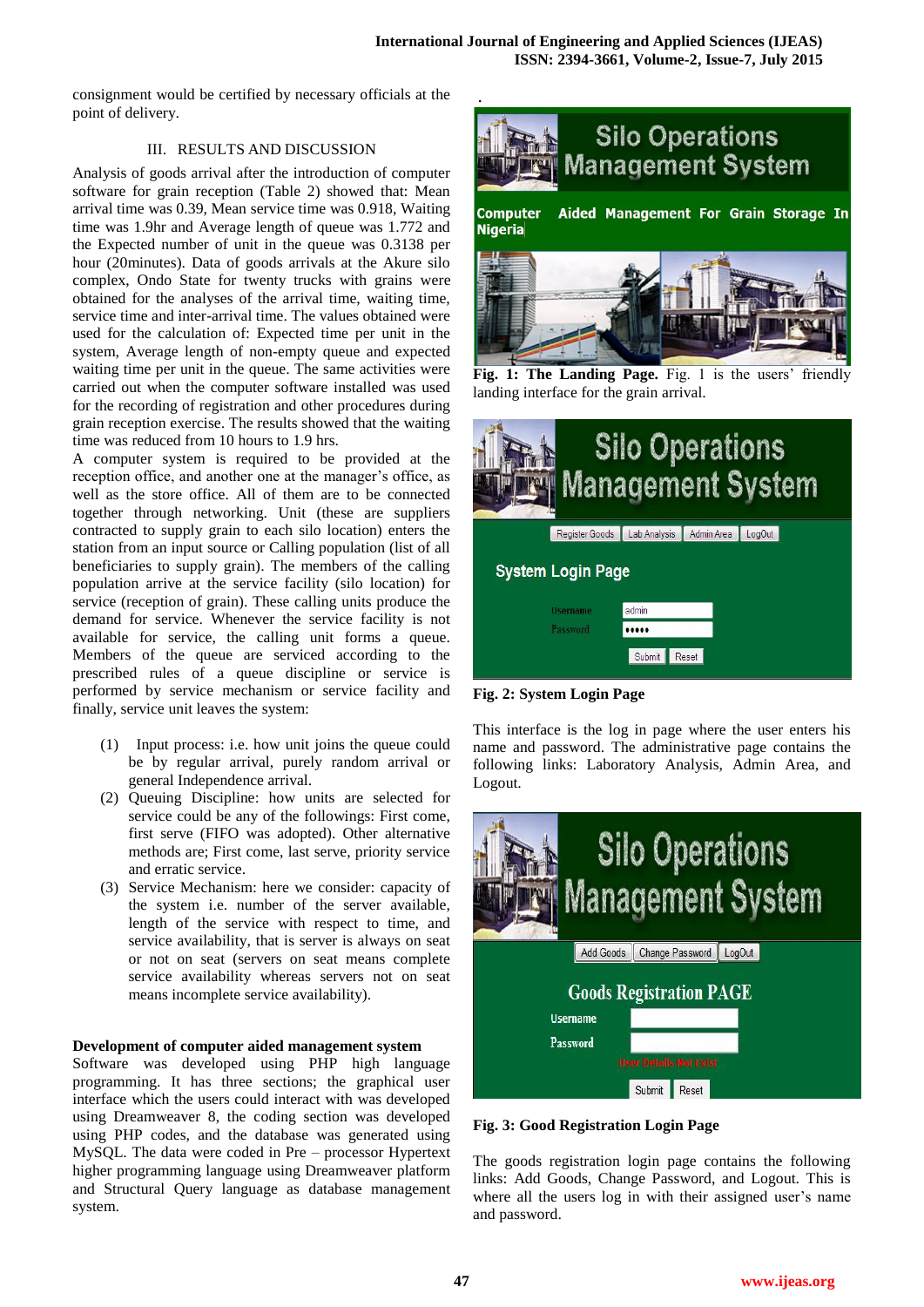

**Fig. 4: The Goods Registration Page**

Our concern here is that, Fig. 4 interface is where all the suppliers are registered. For example, after registration, the manager will confirm if the name of supplier corresponds with the list from headquarter. Before getting to this page, the user must have password and unique username to avoid mix-up in the bio-data. Once the good meet the requirements, the confirmation beams with the caption "confirm". Then the truck will be allowed to come into the silo complex or warehouse for offloading. But at the initial, once the good supply is registered, it will appear in the administrative page as "not confirm". A contract number would be awarded automatically. This number cannot be erased or changed.

### **Table 1: List of registered goods at arrival**

| <b>Silo Operations</b><br><b>Management System</b><br>a.<br><b>EXECISTER GOODS</b> |            |           |         |               |            |        |          |                      |                 |  |  |
|------------------------------------------------------------------------------------|------------|-----------|---------|---------------|------------|--------|----------|----------------------|-----------------|--|--|
| S.N                                                                                | ContractNo | Date      | Vehicle | Driver        | Truck Reg  | Goods  | Ouantity | Officer              | Report          |  |  |
| ٠                                                                                  | 1556       | 20:1:2013 | Truck   | Gbenga        | XA697KST   | Millet | 21.44    | Ajavi A, A           | <b>ACCEPTED</b> |  |  |
| $\overline{a}$                                                                     | 7603       | 20:1:2013 | Truck   | akeem         | GBY75XA    | Maize  | 20.52    | Ogunyanju<br>Matthew | <b>ACCEPTED</b> |  |  |
| $\overline{\mathbf{3}}$                                                            | 1931       | 20:1:2013 | 911     | Sunday        | XH783ABC   | Maize  | 17.13    | Ajayi A. A           | <b>ACCEPTED</b> |  |  |
| $\overline{a}$                                                                     | 2787       | 21:1:2013 | Truck   | Isak Gniva    | XG736MNA   | Maize  | 31.09    | Ogunyanju<br>Matthew | <b>ACCEPTED</b> |  |  |
| 5                                                                                  | 2141       | 1:2:2013  | 911     | <b>Abbass</b> | BDG131XA   | Maize  | 21.44    | Ogunyanju<br>м       | <b>ACCEPTED</b> |  |  |
| 6                                                                                  | 1965       | 20:1:2013 | Truck   | Gbenga        | XA697KST   | Maize  | 21.44    | Ajavi A, A           | <b>ACCEPTED</b> |  |  |
| ÷.                                                                                 | 1189       | 4:2:2013  | Truck   | Umaru         | XF 937 MKA | Maize  | 30.02    | Ogunyanju<br>м       | <b>ACCEPTED</b> |  |  |
| s                                                                                  | 1266       | 5:2:2013  | Truck   | Rafin         | WSN83XA    | Maize  | 24.03    | Ogunvanju<br>Matthew | <b>ACCEPTED</b> |  |  |
| ۰                                                                                  | 1395       | 20:1:2013 | Truck   | Garba         | XA582KTA   | Maize  | 30       | Ajavi A, A           | <b>REJECTED</b> |  |  |
| 10                                                                                 | 9841       | 1:2:2013  | Truck   | mohd          | XEI53DKA   | Maize  | 30       | Aiavi A. A           | <b>REJECTED</b> |  |  |

Table 1 shows the list of grain goods that were received with detailed of contract number, date of reception, Driver's name and truck number. It also indicated the type of goods, the remark on its acceptability, and the officer who took delivery of the goods.



**Fig. 5: Report generating page for goods received**

Details reports of goods that have been received could be generated from the report page shown in Fig. 5 by clicking on "view registered goods" or "stock update".

#### IV. CONCLUSION

Relating the three values obtained from the queue calculations to our work, the way queue is formed is by purely random arrival, the queuing discipline is by first come first served and the number of servers is one, while the length of service and service availability are shown in the grain arrival analysis table Table 1. It should be noted that waiting time involves the time spent on the queue and the time taken to service the customer. Also, inter arrival time is the amount of time between the arrival of one and the arrival of the next customer. It is calculated for each customer after the first customer. It is often averaged to get the mean inter arrival time, represented by lambda( $\lambda$ ). The analysis of queue theory showed that timely servicing of supply would ensure no query at the silo locations.

Computer aided management would ensure timely registration of goods; enhance human efficiency and effective managerial decisions. Manual computations always give positive statements due to human error. Results indicated that the package would save time and give pictorial view of the movement of the grain during registration and grain reception processes. Time used in queue will reduce drastically when the goods that arrive at the silo complex are registered on the software interface pages.

#### **REFERENCE**

- [1] **Adejuyigbe, S. B. 2002.** Computer Aided Design and Computer Aided Manufacturing (CAD/
- a. CAM) for manufacturing. Topfun Science and Engineering books. Pp 20- 53.
- [2] **Adekunle A.A, Olubo A.S ,and Afolabi Olamide** "Need for CAD Software Development for Chisel Plough" –ASABE Proceedings,Canada,2014
- [3] **Agricultural Transformation Agenda (ATA) 2012.** New Agricultural Policy Thrust. Published by the Federal Ministry of Agriculture and Rural Development. Nigeria. Pp 4- 34.
- [4] **Akinwumi, A. 2013.** Unlocking Nigeria"s Agricultural Potential to Create Wealth. Foundation day lecture.Federal University of Technology, Akure. Pp 6- 13.
- [5] **Food and Agriculture Organization 2005.** Training the Trainers.A Training Manual for Strategic Grain Reserve Department, Federal Ministry of Agriculture, Nigeria.
- **[6] Igbeka, J. C. 2013.** Agricultural Processing and Storage Engineering. Ibadan University Press. Pp. 99- 140.
- [7] **LerdorfRasmus 2007.** PHP on Hormones- history of PHP presentation by RasmusLerdorf given at the MySQL conference in Santa Clara, California. The Conversations Network.Retrieved 2009.
- [8] **Mbata, G. N. 2013.** Eradication of Global Hunger with Emphasis on Africa: Role in Post- harvest Integrated Pest Management. Fulbright specialist lecture. The Federal University of Technology, Akure, Nigeria. Pp 3- 17.
- [9] **Olorunfemi, B. J. 2014**. Computer Aided Management of Grain Storage in Nigeria. Unpublished Ph.D thesis. Federal University of Agriculture, Abeokuta.
- [10] **PHP Manual 2009.** Introduction: What can PHP do? PHP Manual. Retrieved, 2009.